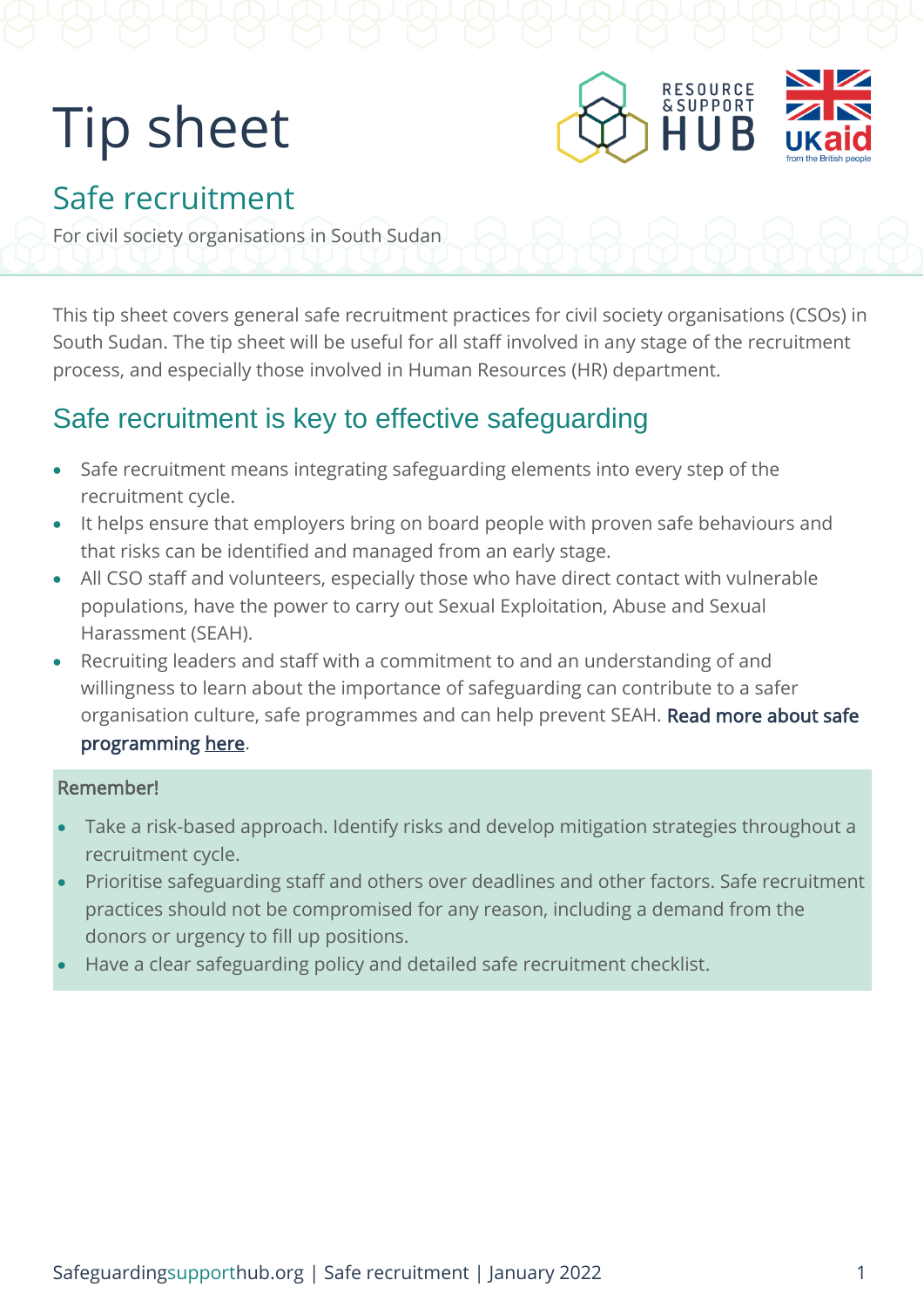## **Follow a safe recruitment cycle**



## **Job description and application process**

All job descriptions should:

- List all job related and safeguarding responsibilities expected of applicants. For example: "all staff must be familiar with and adhere to X organisation's code of conduct and safeguarding policy" or "this role has specific safeguarding responsibilities, including…".
- Make a reference to the organisation's code of conduct and safeguarding policy.
- Include a section on the organisation's commitment to abide by safeguarding procedures and its code of conduct and other related policies. For example, "X organisation is committed to its code of conduct and safeguarding policies and any staff who is found guilty of contravening these will be held accountable accordingly".
- Include an applicant's self-declaration statement of all previous misconduct/convictions of sexual related and other issues (including circumstances of termination of past employment).
- For roles that do not require an application (e.g. community mobilisers), a verbal explanation of key roles and safeguarding responsibilities should be given and selfdeclaration statement and signature obtained (for those who are illiterate, you can gather a thumb print).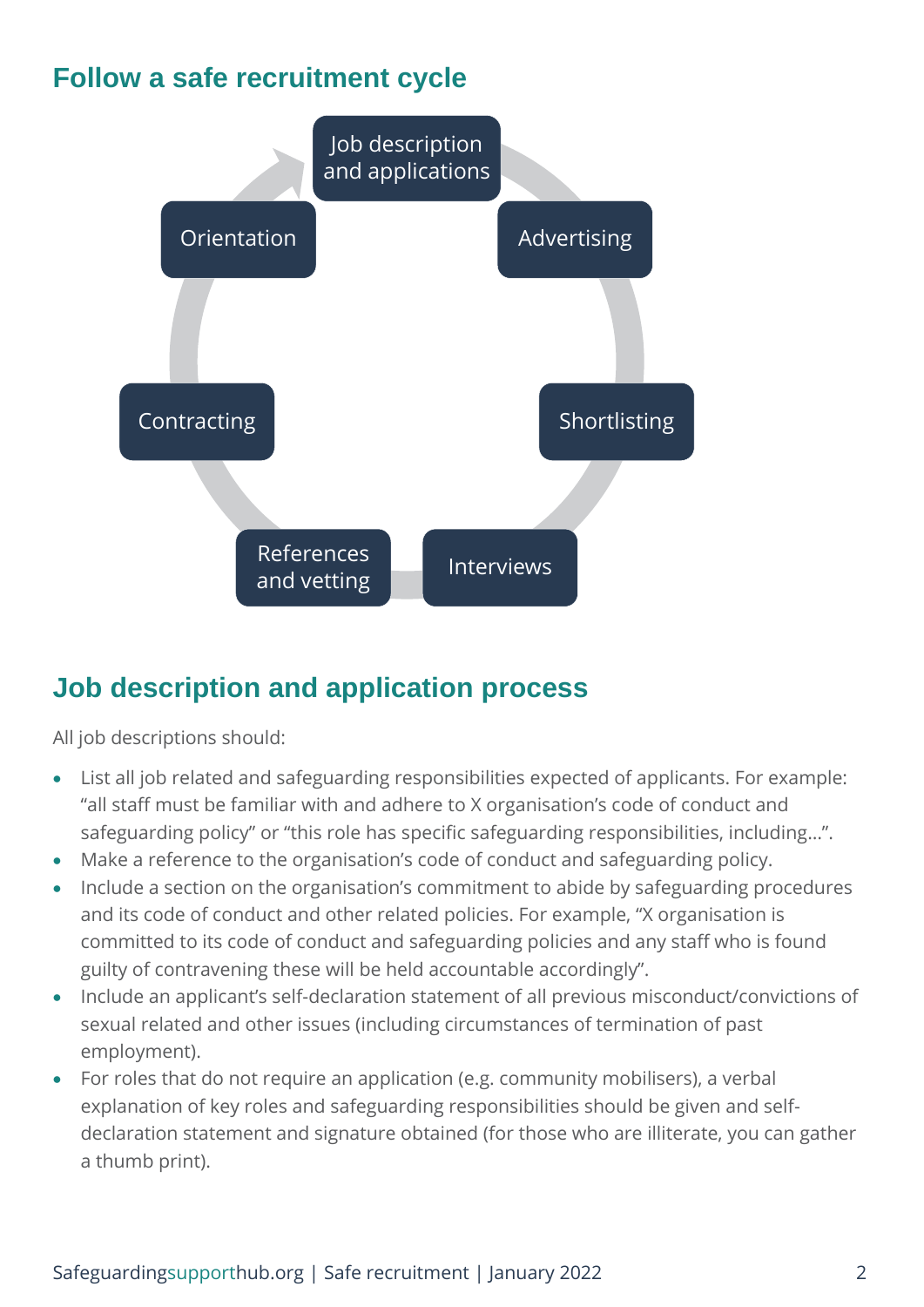# **Advertising**

- Write up job adverts and make sure to include the organisation's commitment to safeguarding.
- Use different advertising platforms to be able to reach a more diverse and wide population. For instance, radio, newspapers, NGO Forum, Facebook, Twitter, WhatsApp groups and professional groups.
- For informal jobs, actively speaking to different groups or leaders like the sheik al hila, women and youth leaders within the community or area can help in reaching out to a wide and diverse population.

# **Shortlisting applications**

- Set in place a shortlisting-criteria that takes into consideration professional requirements. While shortlisting, the committee should not discriminate based on tribe, gender, disability or any other reason.
- Establish a shortlisting committee of at least two people to ensure key information is not missed. The number of people depends on the number of applications received but the minimum should be two and maximum of five.
- For informal jobs advertised through community leaders/groups, the shortlisting committee can comprise at least two community members/leaders. To ensure a fair process and avoid existing community structures causing bias, at least one staff member from the organisation should be in this committee.

### **Interviews**

- Establish a diverse interview panel that consists of at least two people.
- Carry out interviews for volunteers and for informal workers. Involve community members/leaders in the interview panel for informal workers.
- The interview should be structured to understand an applicant's:
	- Attitude and values towards programme participants, vulnerable adults, women, children and young people etc. as relevant to your organisation and programmes. Ask questions on SEAH.
	- Motivation to work for your organisation and in the relevant position.
	- Past behaviour as this can provide an indication of future behaviour. Ask questions on previous allegations, investigations and/or disciplinary actions relevant to SEAH taken against the candidate.
- Read this [RSH bitesize on safeguarding interview and reference check questions.](https://safeguardingsupporthub.org/documents/bitesize-safeguarding-interview-and-reference-check-questions)

### **Reference checks and vetting**

• A person's past behaviour can help with understanding their future behaviour. For all staff, including volunteers, ask for up to five references from previous managers, peers or

#### Safeguardingsupporthub.org | Safe recruitment | January 2022